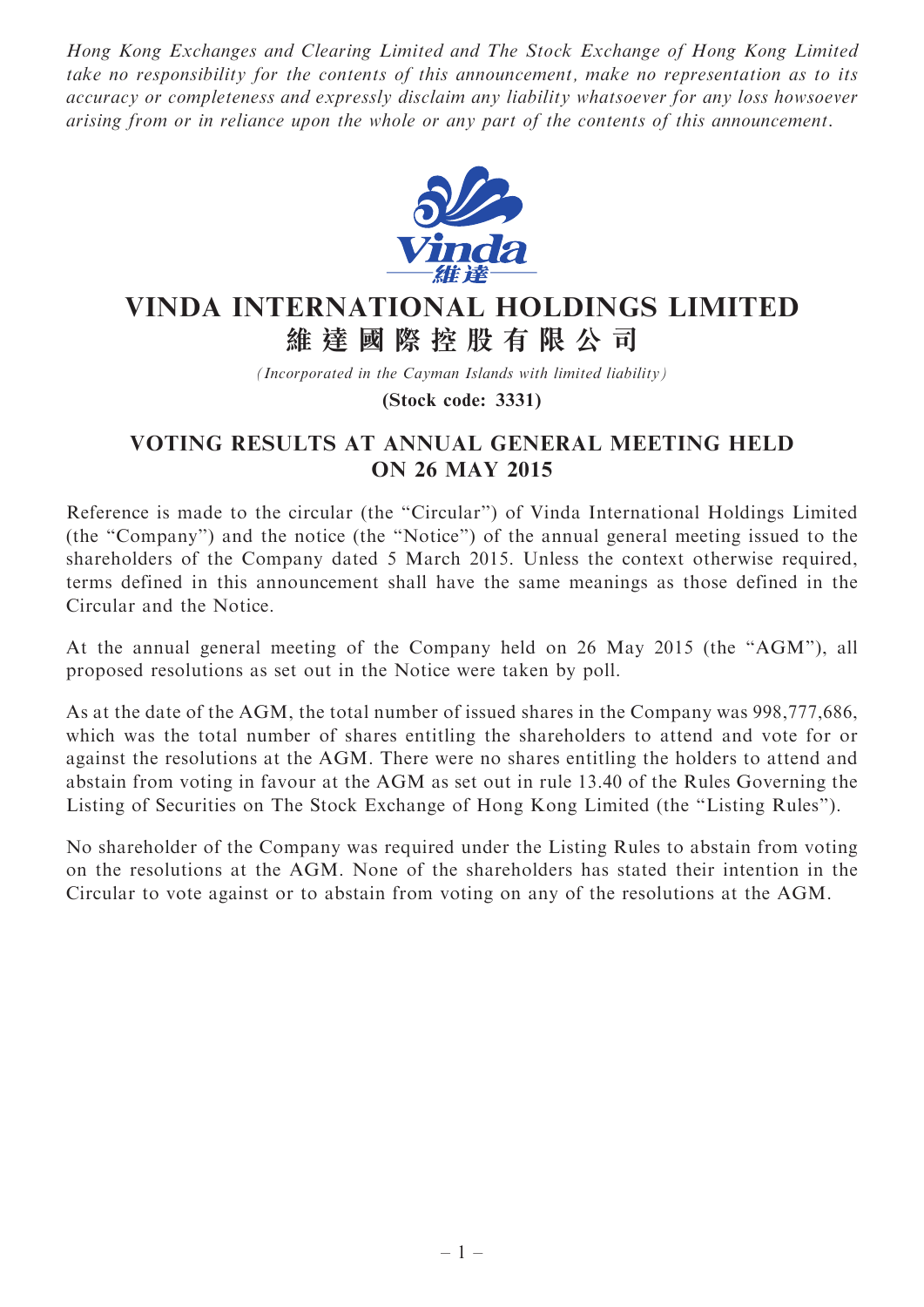The Company's Hong Kong branch share registrar, Computershare Hong Kong Investor Services Limited, was appointed as the scrutineer at the AGM for the purpose of vote-taking. The poll results in respect of the resolutions proposed at the AGM are as follows:

| <b>ORDINARY RESOLUTIONS</b> |                                                                                                                                                                                          | Number of votes cast and<br>approximate percentage of<br>total number of votes cast |                           | <b>Total number</b><br>of votes cast |
|-----------------------------|------------------------------------------------------------------------------------------------------------------------------------------------------------------------------------------|-------------------------------------------------------------------------------------|---------------------------|--------------------------------------|
|                             |                                                                                                                                                                                          | <b>FOR</b>                                                                          | <b>AGAINST</b>            |                                      |
| 1.                          | To receive and adopt the audited financial<br>statements and the reports of the directors and<br>the auditors of the Company for the year ended<br>31 December 2014.                     | 881,902,531<br>$(100\%)$                                                            | $\overline{0}$<br>$(0\%)$ | 881,902,531                          |
| 2.                          | To declare a final dividend for the year ended 31<br>December 2014.                                                                                                                      | 881,902,531<br>$(100\%)$                                                            | $\overline{0}$<br>$(0\%)$ | 881,902,531                          |
| $3(a)$ .                    | (i)<br>To re-elect Mr. LI Chao Wang as an<br>executive director.                                                                                                                         | 881,902,531<br>$(100\%)$                                                            | $\overline{0}$<br>$(0\%)$ | 881,902,531                          |
|                             | Johann<br>Christoph<br>To<br>re-elect<br>Mr.<br>(ii)<br>MICHALSKI as a non-executive director.                                                                                           | 881,256,931<br>$(99.93\%)$                                                          | 645,600<br>$(0.07\%)$     | 881,902,531                          |
|                             | Ulf<br>Olof<br>re-elect Mr.<br>Lennart<br>$(iii)$ To<br>SODERSTROM<br>non-executive<br>as<br>a<br>director.                                                                              | 881,256,931<br>$(99.93\%)$                                                          | 645,600<br>$(0.07\%)$     | 881,902,531                          |
|                             | (iv) To re-elect Mr. KAM Robert as<br>an<br>independent non-executive director.                                                                                                          | 878,481,531<br>$(99.61\%)$                                                          | 3,421,000<br>$(0.39\%)$   | 881,902,531                          |
|                             | To re-elect Mr. WONG Kwai Huen, Albert<br>(v)<br>as an independent non-executive director.                                                                                               | 881,902,531<br>$(100\%)$                                                            | $\theta$<br>$(0\%)$       | 881,902,531                          |
| $3(b)$ .                    | To authorise the board of directors to fix the<br>remuneration of the directors.                                                                                                         | 881,802,931<br>$(99.99\%)$                                                          | 99,600<br>$(0.01\%)$      | 881,902,531                          |
| 4.                          | re-appoint PricewaterhouseCoopers<br>To<br>as<br>auditors of the Company and to authorise the<br>board of directors to fix their remuneration.                                           | 881,902,531<br>$(100\%)$                                                            | $\overline{0}$<br>$(0\%)$ | 881,902,531                          |
| 5.                          | To give a general mandate to the directors to<br>allot, issue and deal with additional shares not<br>exceeding $20\%$ of the aggregate<br>nominal<br>amount of the issued share capital. | 853,440,591<br>$(96.79\%)$                                                          | 28,311,940<br>$(3.21\%)$  | 881,752,531                          |
| 6.                          | To give a general mandate to the directors to<br>purchase shares not exceeding 10% of the<br>aggregate nominal amount of the issued share<br>capital.                                    | 881,902,531<br>$(100\%)$                                                            | $\overline{0}$<br>$(0\%)$ | 881,902,531                          |
| 7.                          | To extend the general mandate granted to the<br>directors<br>to issue<br>and<br>allot<br>the<br>shares<br>repurchased by the Company.                                                    | 853,707,591<br>$(96.80\%)$                                                          | 28,194,940<br>$(3.20\%)$  | 881,902,531                          |